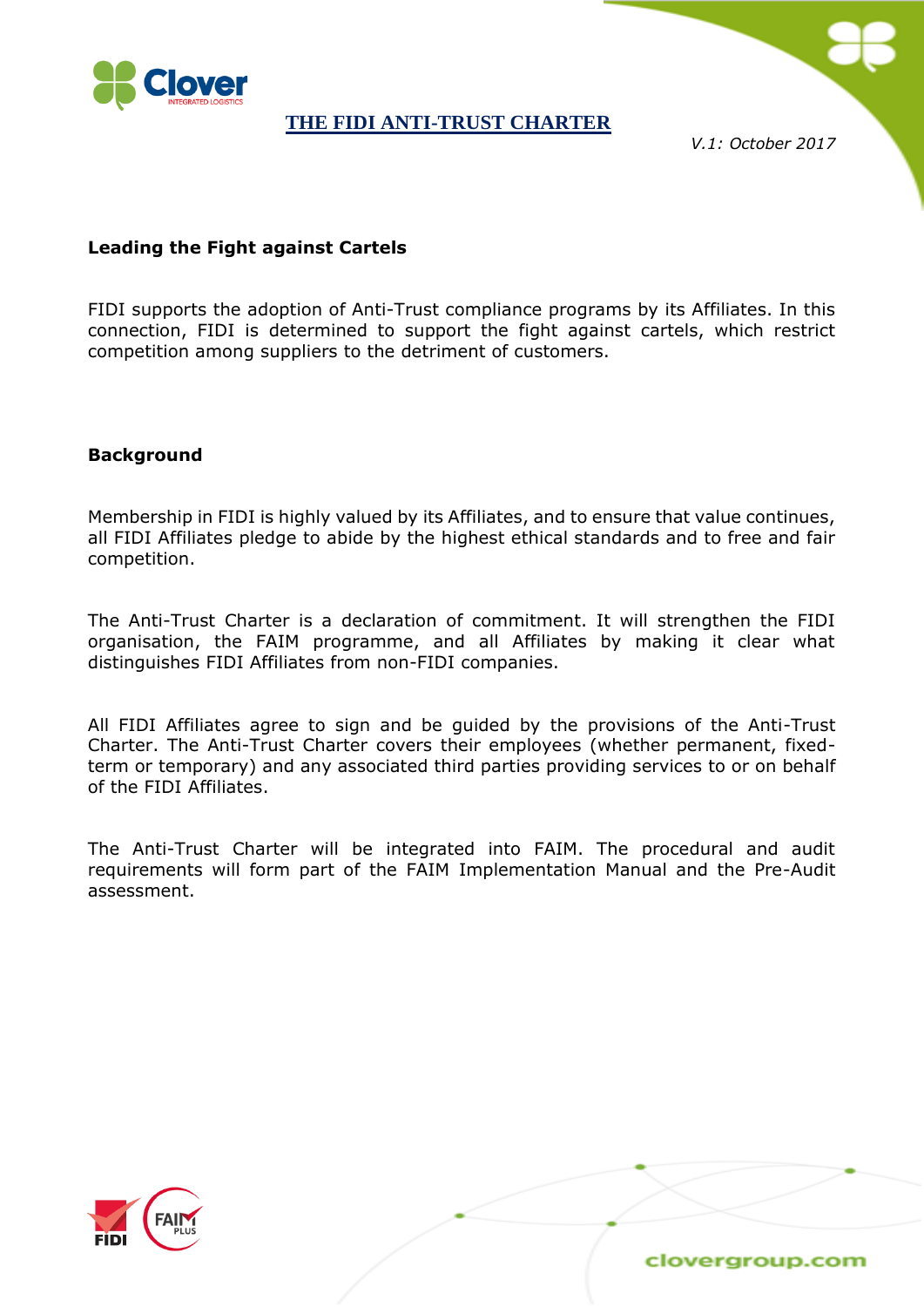

*V.1: October 2017*

# **What Is a Cartel?**

A cartel is an agreement, concerted practice or conspiracy among competitors to fix prices, submit collusive tenders, divide or share markets and, more generally, restrict competition.

A cartel is regarded as the most egregious violation of Anti-Trust laws in most jurisdictions, which may lead to the imposition of significant fines as well as, in certain jurisdictions, criminal penalties.

### **FIDI Will Not Tolerate Cartel Conduct**

FIDI respects the Anti-Trust laws and regulations in the countries in which it operates and requires that its Affiliates do the same. Involvement in a cartel is unacceptable. It is against FIDI's core values of competing freely and fairly, based on the added value of its products and services.

The laws and regulations that sanction cartel conduct are in place in most jurisdictions. These laws and regulations are designed to promote free and fair competition and to protect consumers. Anti-Trust compliance programs are e to detect and prevent cartels.

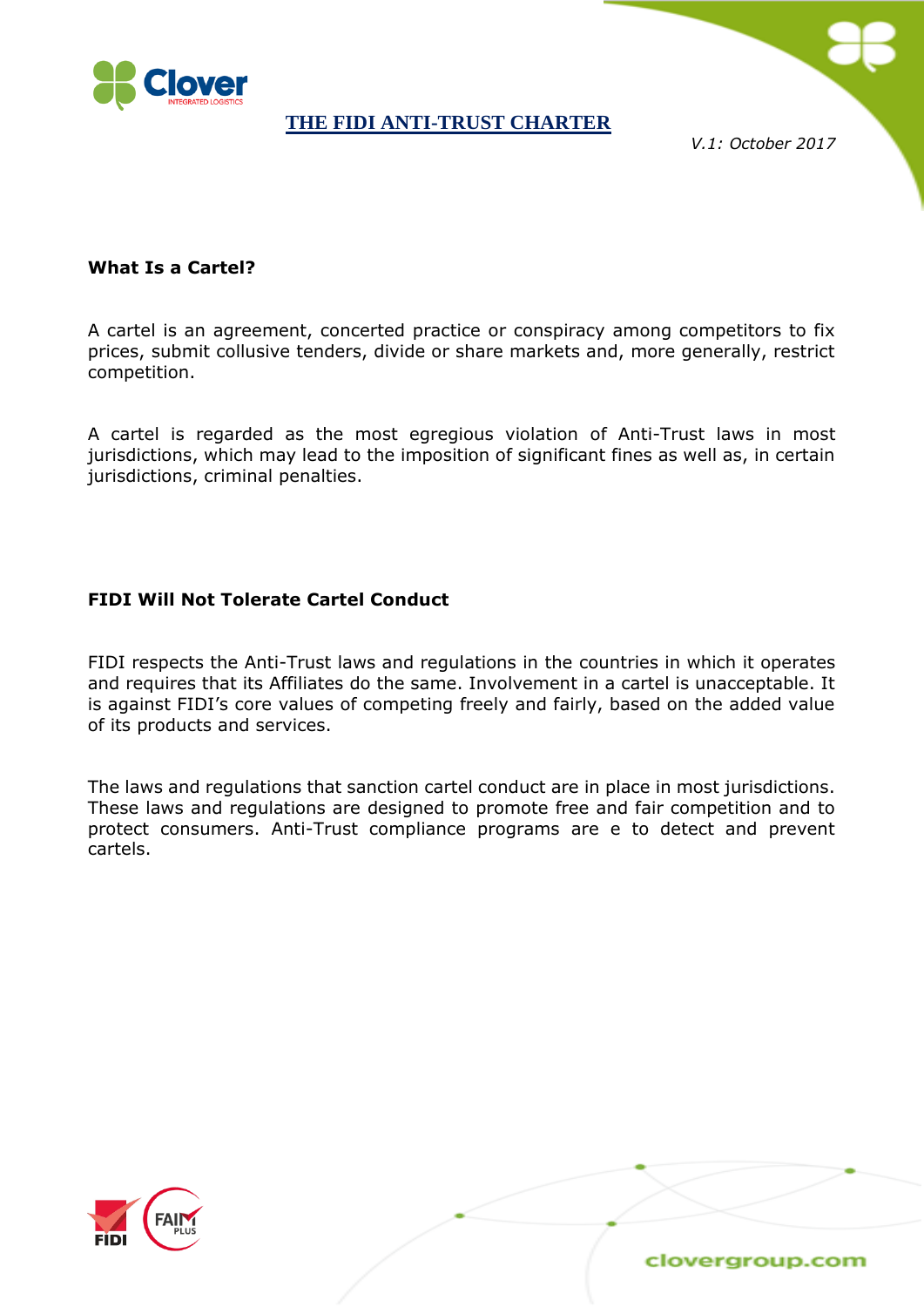

*V.1: October 2017*

# **CHARTER STATEMENT**

### **Undertaking by all FIDI Affiliates with immediate effect**

All FIDI Affiliates commit to legal and ethical behaviour, and to refrain from engaging in any business that will harm the interests of FIDI, other affiliates, clients, or the industry. FIDI and its Affiliates will take steps to ensure they are fully informed of applicable Anti-Trust laws and regulations in connection with cartel conduct and other Anti-Trust violations, and will monitor their employees and business partners to ensure full and continual compliance.

### **Legal compliance**

FIDI Affiliates will ensure that they are aware of all applicable laws and regulations covering anticompetitive practices in all the jurisdictions in which they operate, and that they will obey and uphold those laws and regulations.

FIDI affiliated companies will ensure that they are aware of, and are complying with, applicable laws and regulations in connection with cartels.

#### **Ethical behaviour**

As a demonstration of its commitment, FIDI and its Affiliates pledge to take a zerotolerance approach to cartel conduct. At all times, FIDI and its Affiliates will act professionally, fairly and with the utmost integrity in all business dealings and relationships. This will apply wherever they operate.

#### **Commitment to the values of FIDI**

This Charter will be formally integrated into the FAIM quality standard.

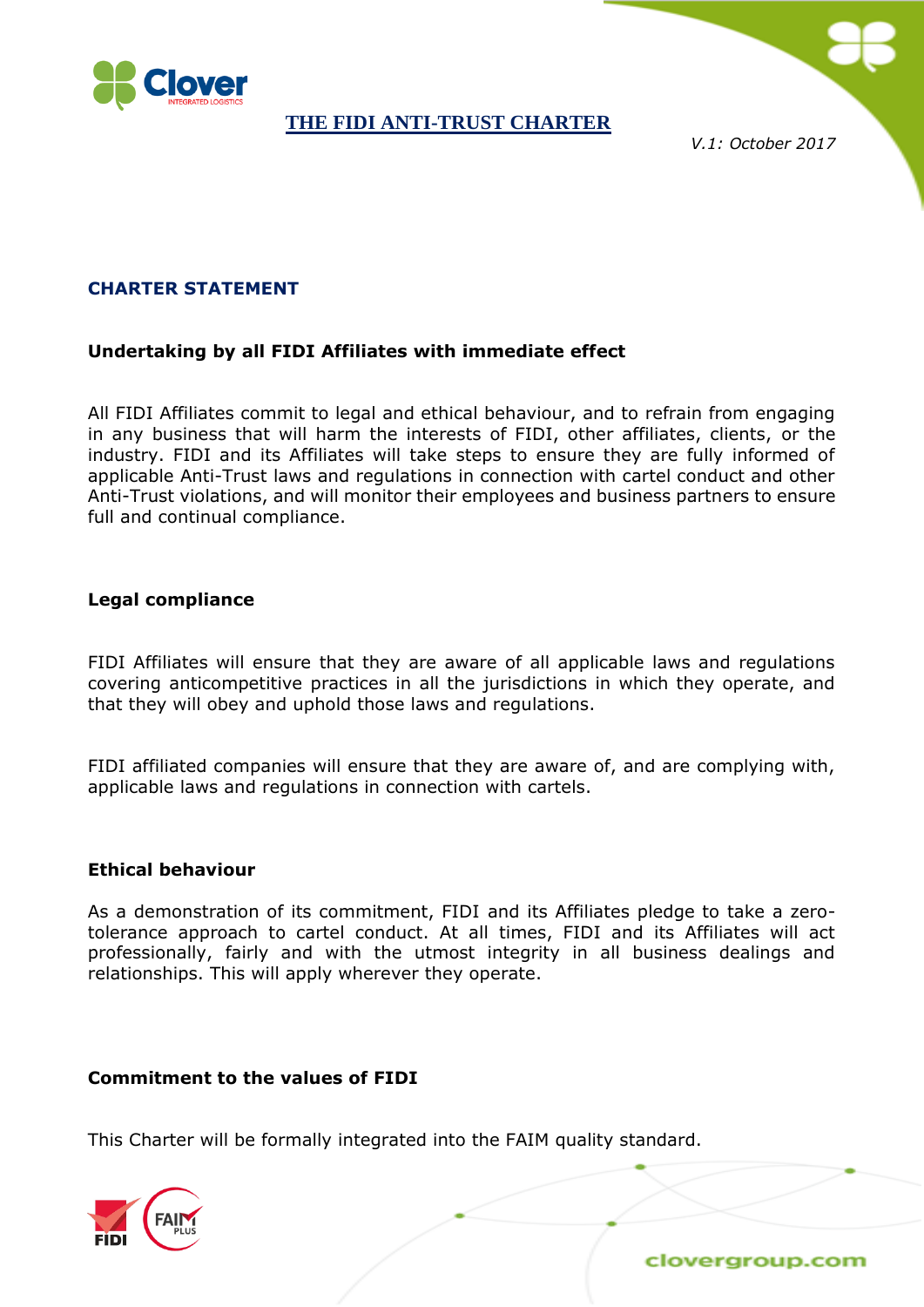

*V.1: October 2017*

# **CODE OF CONDUCT**

By agreeing and committing to this Charter, each FIDI Affiliate undertakes to:

- <sup>1</sup> 1. Never make direct or indirect (via third parties including agents, suppliers or customers) contact with an actual or potential competitor or other third party, the object of which is to engage in cartel behaviour.
- <sup>1</sup> 2. Never propose or reach an agreement, whether directly or indirectly, formally or informally, with actual or potential competitors, regarding any sensitive competition-related issues, including:
	- o Fixing prices
	- o Dividing or sharing markets, customers or territories
	- o Rigging a competitive bidding process
- **3.** Report any indication or initiative of improper anticompetitive business conduct by an actual or potential competitor in accordance to your internal reporting procedure, including but not limited to, reporting to your legal department and/or to the relevant Anti-Trust authorities.
- 4. Not to participate in a meeting of a trade association in which sensitive competition-related issues are discussed. If such subjects are raised during a meeting, employees of FIDI Affiliates must immediately ask for the discussion to end. If not, they must leave the meeting and ask for that to be noted in the minutes of the meeting.
- **8** 5. Ensure that all internal and external correspondence, including e-mails and texts, and documents, discussions and public statements do not contain any statements that might be misinterpreted by third parties or Anti-Trust authorities and courts in the context of a potential Anti-Trust investigation.
- 6. Maintain independent judgment in pricing or selling of any products and/or services.
- **<sup>1</sup>7.** Limit any information discussed during commercial negotiations, with or disclosed to competitors or other third parties, to that which is strictly necessary for completing or assessing the transaction.